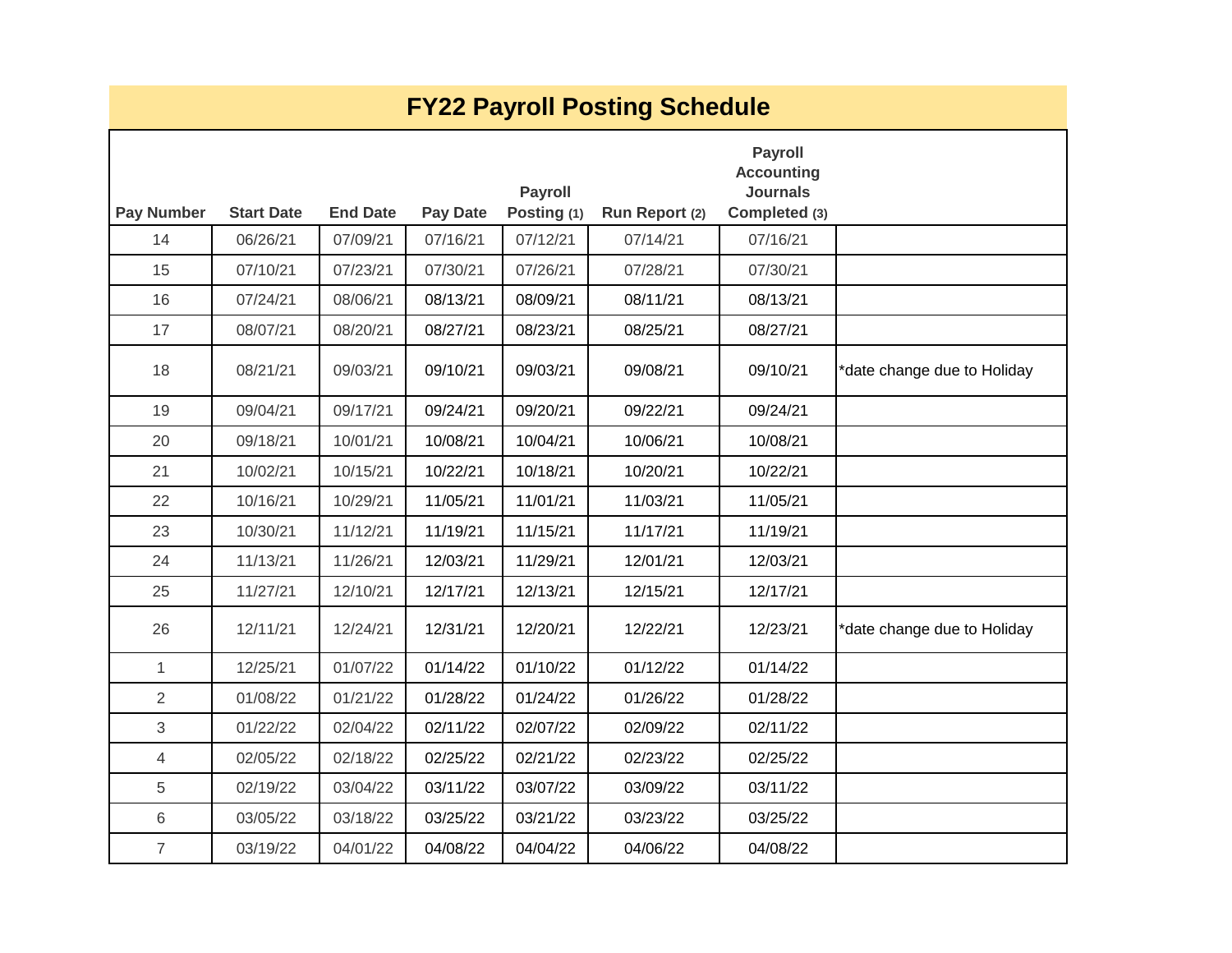| 8  | 04/02/22 | 04/15/22 | 04/22/22 | 04/18/22 | 04/20/22 | 04/22/22 |                             |
|----|----------|----------|----------|----------|----------|----------|-----------------------------|
| 9  | 04/16/22 | 04/29/22 | 05/06/22 | 05/02/22 | 05/04/22 | 05/06/22 |                             |
| 10 | 04/30/22 | 05/13/22 | 05/20/22 | 05/16/22 | 05/18/22 | 05/20/22 |                             |
| 11 | 05/14/22 | 05/27/22 | 06/03/22 | 05/27/22 | 06/01/22 | 06/03/22 | *date change due to Holiday |
| 12 | 05/28/22 | 06/10/22 | 06/17/22 | 06/13/22 | 06/15/22 | 06/17/22 |                             |
| 13 | 06/11/22 | 06/24/22 | 07/01/22 | 06/27/22 | 06/29/22 | 07/01/22 | subject to change           |

**Dates are subject to change due to holidays and emergency closings. Changes to the dates other than those listed on this schedule will be communicated via email (fiscal-l listserv).**

- **1. Payroll office closes the bi-weekly payroll and payroll accounting journal entries post to the ledger.**
- **2. Departments can run reports which include the most up-to-date payroll data.**
- **3. Payroll Accounting completes all OPS health insurance expense entries**